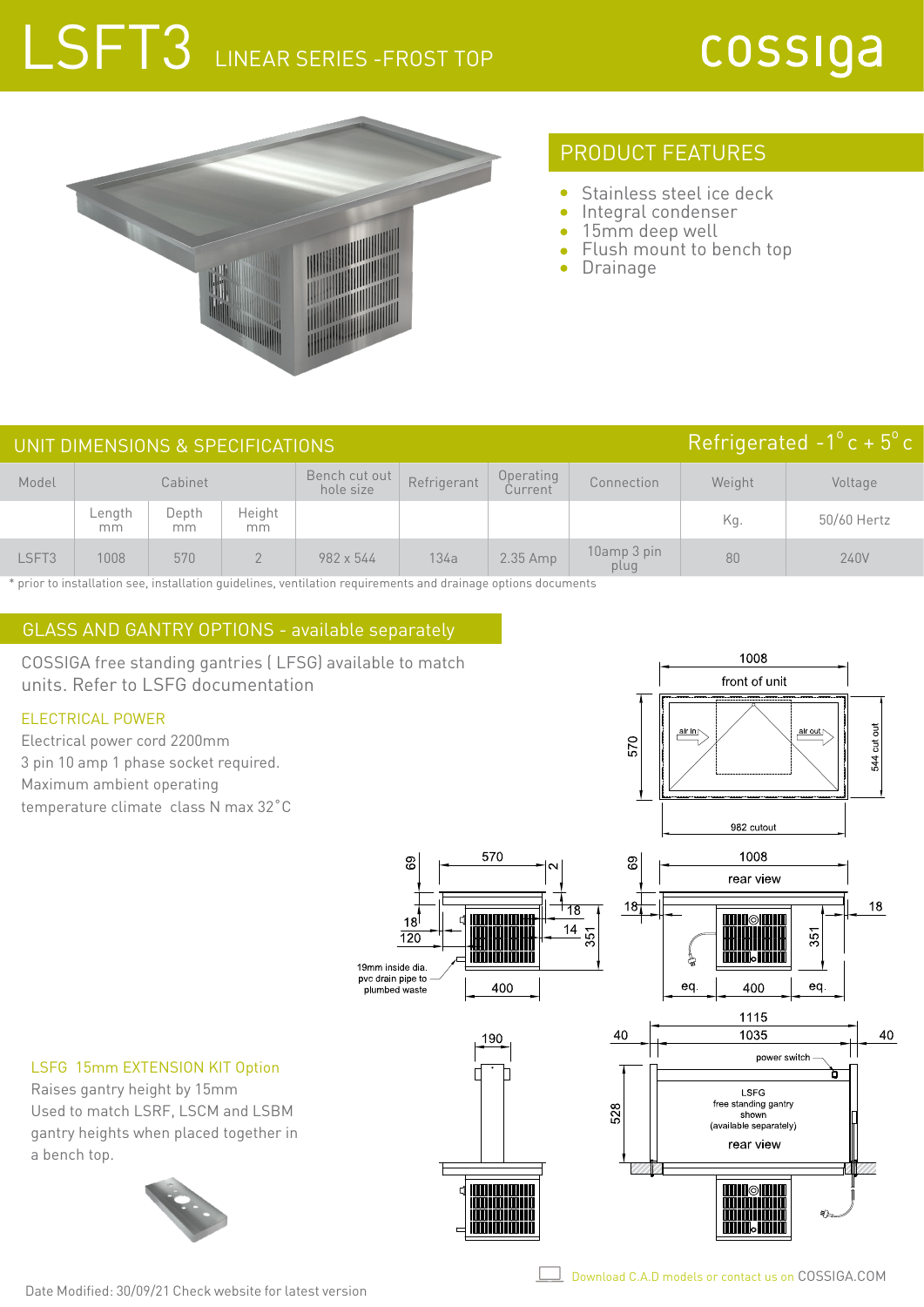# LSFT4 LINEAR SERIES - FROST TOP



### PRODUCT FEATURES

- $\bullet$ Stainless steel ice deck
- Integral condenser  $\bullet$
- 15mm deep well
- Flush mount to bench top
- Drainage

| Refrigerated $-1^{\circ}$ c + $5^{\circ}$ c<br>UNIT DIMENSIONS & SPECIFICATIONS |              |             |              |                            |             |                      |                     |        |             |  |
|---------------------------------------------------------------------------------|--------------|-------------|--------------|----------------------------|-------------|----------------------|---------------------|--------|-------------|--|
| Model                                                                           | Cabinet      |             |              | Bench cut out<br>hole size | Refrigerant | Operating<br>Current | Connection          | Weight | Voltage     |  |
|                                                                                 | Length<br>mm | Depth<br>mm | Height<br>mm |                            |             |                      |                     | Kg.    | 50/60 Hertz |  |
| LSFT4                                                                           | 1348         | 570         |              | 1322 x 544                 | 134a        | 2.35 Amp             | 10amp 3 pin<br>plug | 88     | 240V        |  |

\* prior to installation see, installation guidelines, ventilation requirements and drainage options documents

### GLASS AND GANTRY OPTIONS - available separately

COSSIGA free standing gantries ( LFSG) available to match units. Refer to LSFG documentation

#### ELECTRICAL POWER

Electrical power cord 2200mm 3 pin 10 amp 1 phase socket required. Maximum ambient operating temperature climate class N max 32˚C



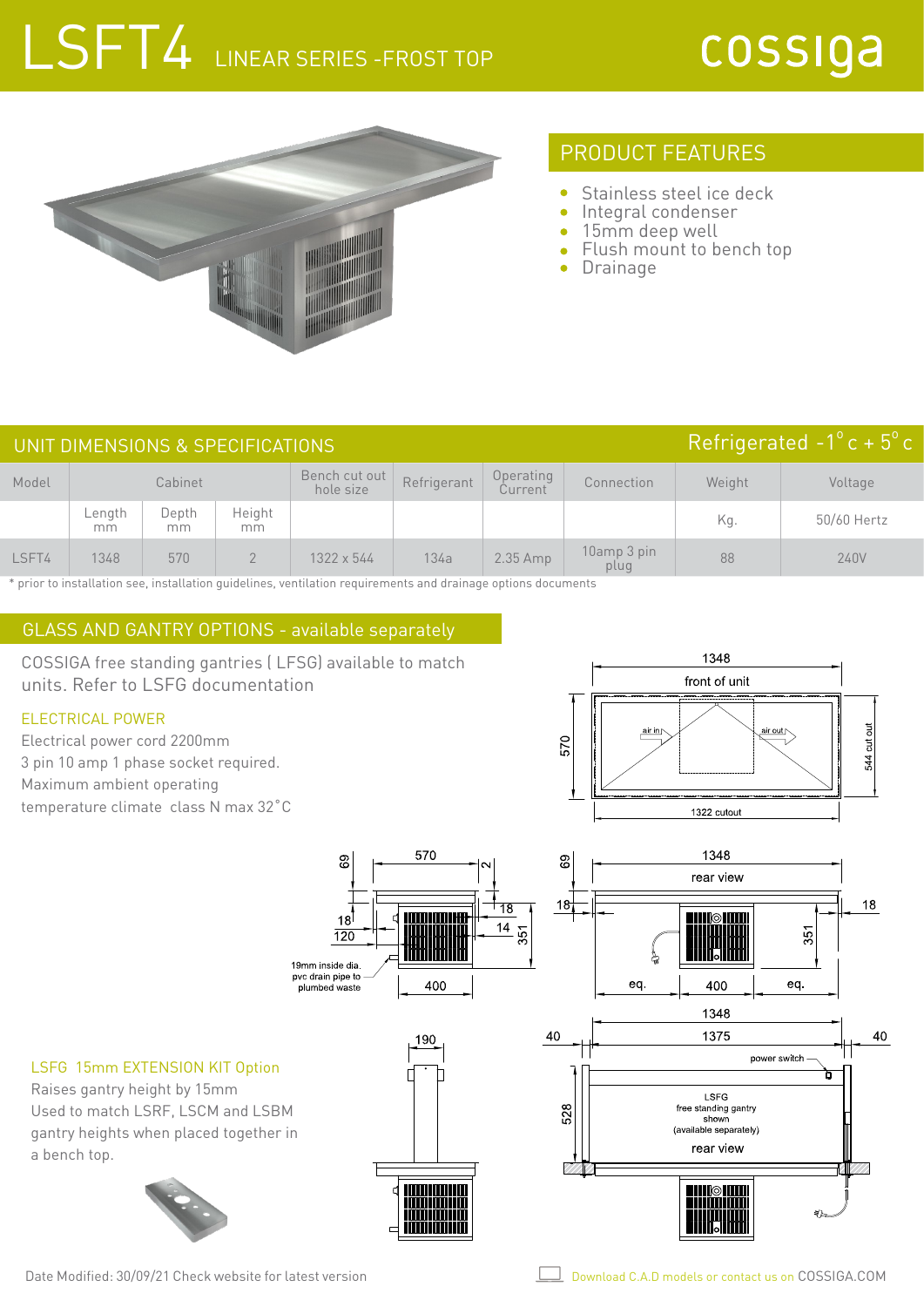# LSFT5 LINEAR SERIES - FROST TOP



# PRODUCT FEATURES

- $\bullet$ Stainless steel ice deck
- Integral condenser  $\bullet$
- 15mm deep well
- Flush mount to bench top
- Drainage

|                   | UNIT DIMENSIONS & SPECIFICATIONS | Refrigerated $-1^{\circ}$ c + 5° c |              |                            |             |                      |                     |        |             |
|-------------------|----------------------------------|------------------------------------|--------------|----------------------------|-------------|----------------------|---------------------|--------|-------------|
| Model             | Cabinet                          |                                    |              | Bench cut out<br>hole size | Refrigerant | Operating<br>Current | Connection          | Weight | Voltage     |
|                   | Length<br>mm                     | Depth<br>mm                        | Height<br>mm |                            |             |                      |                     | Kg.    | 50/60 Hertz |
| LSFT <sub>5</sub> | 1688                             | 570                                |              | 1662 x 544                 | 134a        | $2.80$ Amp           | 10amp 3 pin<br>plug | 97     | 240V        |

\* prior to installation see, installation guidelines, ventilation requirements and drainage options documents

### GLASS AND GANTRY OPTIONS - available separately

1688 COSSIGA free standing gantries ( LFSG) available to match units. Refer to LSFG documentation front of unit ELECTRICAL POWER  $\frac{\text{ar} \cdot n}{\text{ar}}$ 544 cut out Electrical power cord 2200mm **eir out** 570 3 pin 10 amp 1 phase socket required. Maximum ambient operating temperature climate class N max 32˚C 1662 cutout 1688 570 89 89 rear view  $18$ 18 ੀ 18  $18$  $14$ .<br>351 351  $\overline{120}$ ï. 19mm inside dia pvc drain pipe to<br>plumbed waste eq. 400 eq. 400 1795 1715 40 40 190 power switch LSFG 15mm EXTENSION KIT Option ਸ਼ Raises gantry height by 15mm LSFG Used to match LSRF, LSCM and LSBM free standing gantry 528 shown gantry heights when placed together in (available separately) rear view a bench top. 10

Date Modified: 30/09/21 Check website for latest version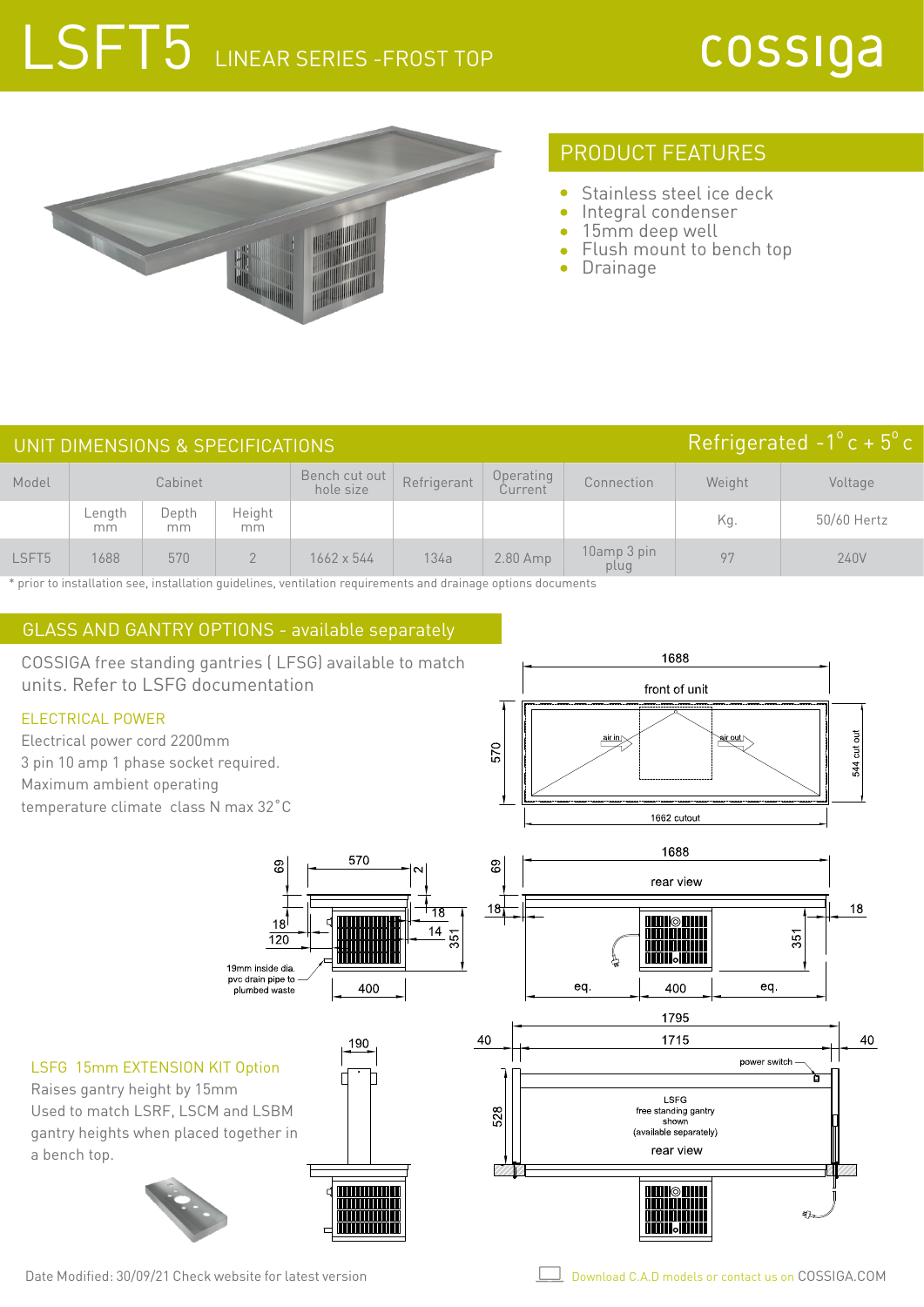# LSFT6 LINEAR SERIES - FROST TOP



# PRODUCT FEATURES

- Stainless steel ice deck
- Integral condenser  $\bullet$
- 15mm deep well
- Flush mount to bench top
- Drainage

|       | UNIT DIMENSIONS & SPECIFICATIONS | Refrigerated $-1^{\circ}$ c + 5° c |              |                            |             |                      |                     |        |             |
|-------|----------------------------------|------------------------------------|--------------|----------------------------|-------------|----------------------|---------------------|--------|-------------|
| Model | Cabinet                          |                                    |              | Bench cut out<br>hole size | Refrigerant | Operating<br>Current | Connection          | Weight | Voltage     |
|       | Length<br>mm                     | Depth<br>mm                        | Height<br>mm |                            |             |                      |                     | Kg.    | 50/60 Hertz |
| LSFT6 | 2028                             | 570                                |              | $2002 \times 544$          | 134a        | 2.80 Amp             | 10amp 3 pin<br>plug | 106    | 240V        |

\* prior to installation see, installation guidelines, ventilation requirements and drainage options documents

### GLASS AND GANTRY OPTIONS - available separately

COSSIGA free standing gantries ( LFSG) available to match units. Refer to LSFG documentation

#### ELECTRICAL POWER

Electrical power cord 2200mm 3 pin 10 amp 1 phase socket required. Maximum ambient operating temperature climate class N max 32˚C





Raises gantry height by 15mm Used to match LSRF, LSCM and LSBM gantry heights when placed together in a bench top.



Date Modified: 30/09/21 Check website for latest version